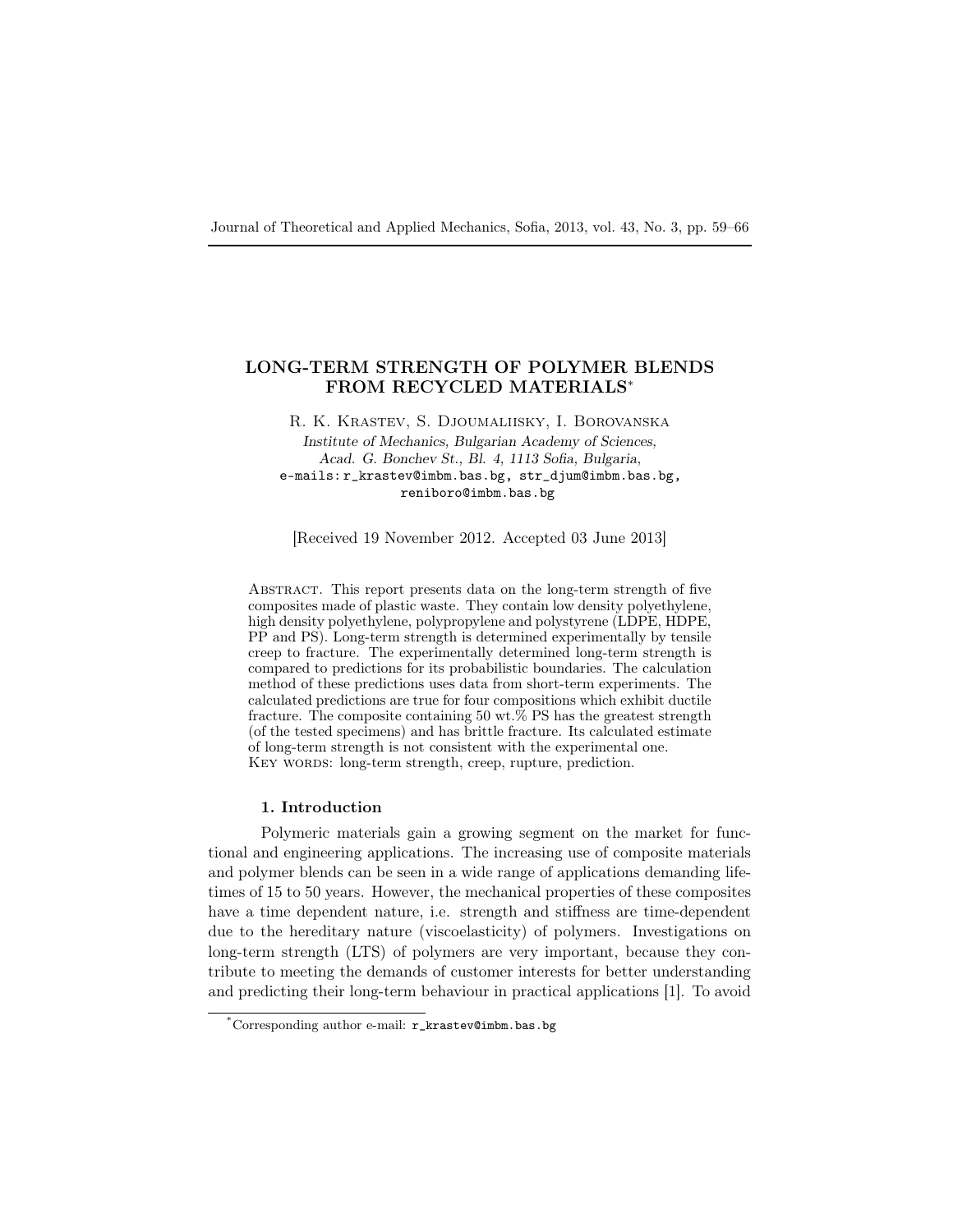failures due to unexpected strength loss after long periods of time, it is imperative to develop accelerated tests for simulating the damages that might occur over long periods of time, [2]. In this context, damage and fracture mechanics based models and methods for prediction of long-term strength of viscoelastic materials are developed, to predict the lifetime of materials under a special case of creep to rupture under constant load.

From economic and ecological point of view, blended recycled materials can be also used for different applications but it is necessary to acquire knowledge on long-term behaviour of the obtained material. In this case, the situation is more complicated because recycled polymers possess their own "prehistory" that can be thermo-mechanical or/and thermo-oxidative which defines the possibility for reusing. The statistic data for polymer waste show that the most essential volumetric part is that of polyethylene and polypropylene and hence, the focus in the research studies is supposed to be on these polymers [3, 4]. Usually, these plastics are mixed within the polymer waste and their utilization together as blends is a good solution from ecological point of view.

This study is focused on the long-term behaviour of five polymer blends made of recycled plastics. The LTS limits were predicted fast by the known method [5, 6, 7]. Thereafter, the long-term strength of the same blends were determined experimentally through experiments of creep to rupture under tension.

## 2. A method for predicting the material long-term strength

Using this method [5, 6, 7], a zone is predicted (calculated), in which experimental points of long-term strength, i.e. of time to rupture in creep under constant load, are likely to be. The boundaries of this zone are calculated on the basis of data obtained from short-term (static) experiments and the corresponding mathematical apparatus. The mechanical tests are carried with two or three velocities. The following parameters are obtained from the  $\sigma - \varepsilon$ diagrams:

- Initial modulus of elasticity E [MPa], respectively M [MPa/%];
- Strength (for brittle materials) or yield strength (for ductile materials). It is stress at a point " $M$ ",  $\sigma_M$  [MPa], where the stress has a maximum;
- The "elastic" strain,  $\varepsilon_e = \sigma_M/E$ ;
- $-$  Factor  $K^*$ , which characterizes the presence of inelastic deformations. The way for its determination is described in [6, 7];
- Average speed of elastic deformation  $\varepsilon_e/t_M$ , where  $t_M$  [s] is time from the beginning until reaching the maximum stress.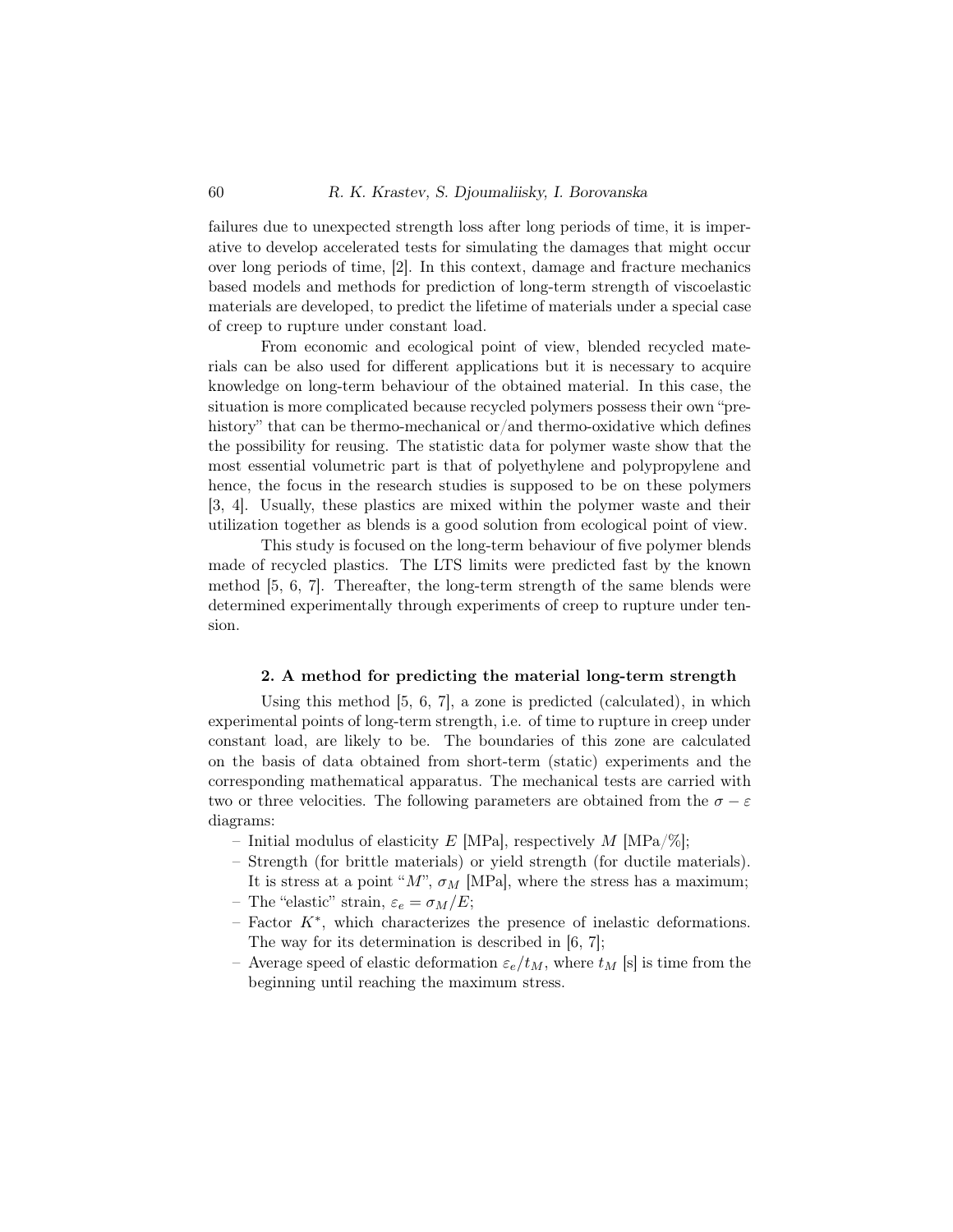The dependence of the strength  $\sigma_M$  on the speed is approximated by Eq.  $(1)$ .

(1) 
$$
\sigma_M = A_K + B_K \ln(\varepsilon_e / t_M).
$$

The regression coefficients  $A_K$ ,  $B_K$  and tripled maximum standard deviation  $\Delta$  are used to calculate the coefficients of the prediction:

$$
(2) \t\t AL+ = AK + BK ln(BK/M) + \Delta,
$$

(3) 
$$
A_L^- = A_K + B_K \ln(B_K/M) - \Delta,
$$

$$
(4) \t\t\t B_L = B_K/K^*.
$$

For accurate calculations using Eqs (2) and (3), dimension of the module M must be MPa/%, if "MPa" and "%" have been used in Eq. (1), during the linear regression. This method for prediction of the area, where long-term strength might fall within, has two variants: According to "stripe prediction", long-term strength will probably be within the area enclosed by graphs of Eqs. (5) and (6); According to "fork prediction", long-term strength will probably be within the area enclosed by Eqs. (5) and (7).

(5) 
$$
\sigma_L^+ = A_L^+ - B_L \ln(t_L),
$$

(6) 
$$
\sigma_L^- = A_L^- - B_L \ln(t_L),
$$

(7) 
$$
\sigma_L^- = A_L^- - B_K \ln(t_L),
$$

where  $t_L$  is time to rupture for creep under constant load  $\sigma_L$ .

## 3. Experimental

## 3.1. Materials and specimens

The samples are made from blends containing recycled plastics: lowdensity polyethylene (LDPE), high-density polyethylene (HDPE) and polypropylene (PP). The base polyolefin blend consisting of LDPE, HDPE and PP in proportion 1:1:1 was mixed with 10, 15, 25 and 50 wt.% of virgin polystyrene. These formulations, denoted as PO, POPS10, POPS15, POPS25 and POPS50, were melt compounded in a Brabender twin screw extruder.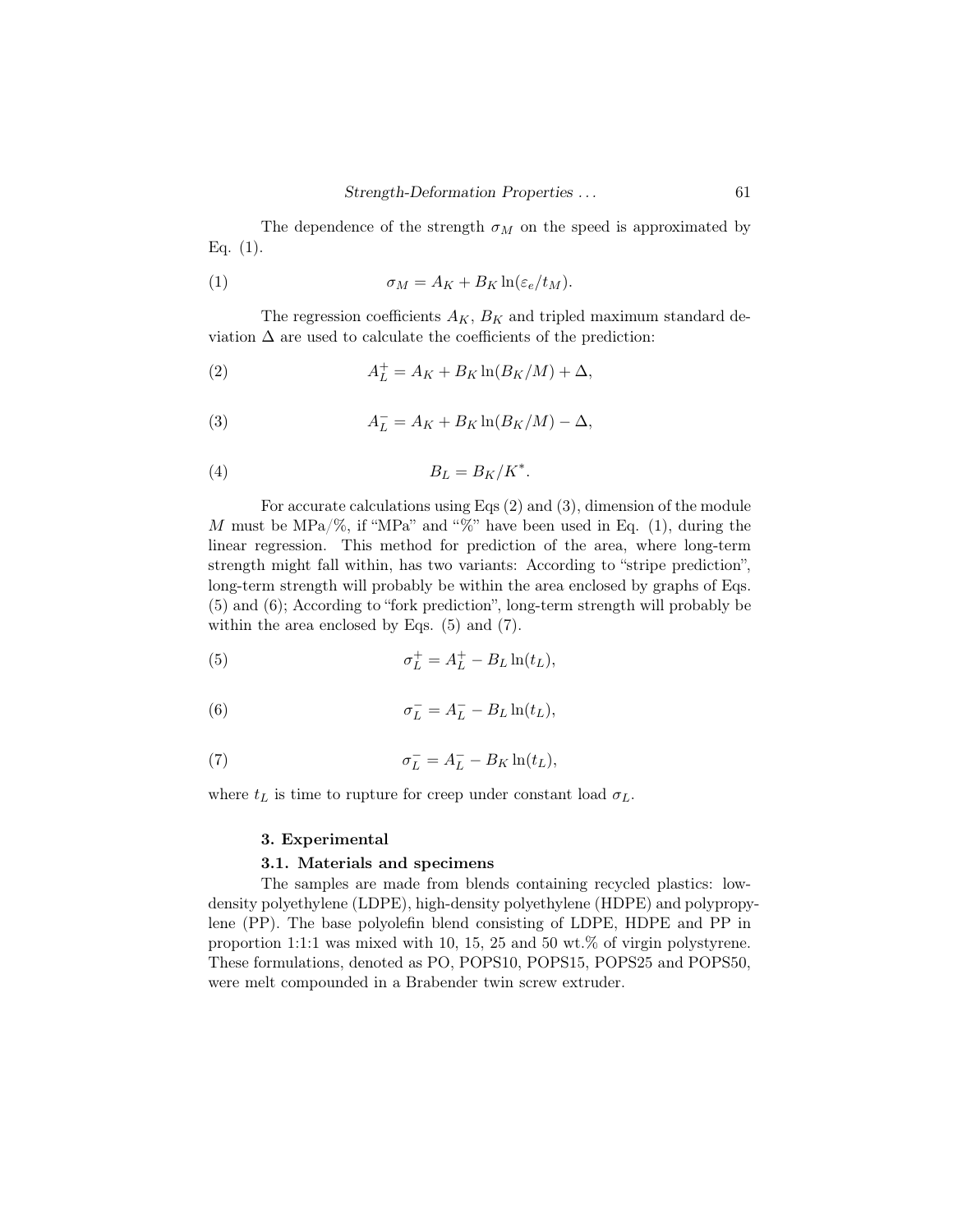The samples are dumb-bell shaped for tensile tests, type 1BA (BDS EN ISO 527-2: 2012). The initial distance between the clamping grip edges is 58 mm. The specimen cross-section is about 1x5 mm. Ten specimens were tested at each velocity in short-term tests and up to 4 specimens had crept under chosen stresses (26, 23, 20, 17 MPa and others).

## 3.2. Equipment

For application of the method described above, mechanical tests at few velocities have to be performed. These, short-term experiments, were conducted on a TIRA TEST 2300 test machine, at preset velocities 0.1, 1 and 10 mm/min. The tensile elongation was evaluated as change of the distance between clamping grips, taking into account deformation of the loaded machine parts. The method for data processing is described briefly in [8]. Force - time dependences were recorded using a PROTEK D470 digital multimeter.

Long-term experiments of creep under constant load, in tension, were carried out on lever devices with 1 kN load capacity. Deformation - time dependence was recorded by laboratory extensometers with glued wire strain gauges, and a HBM UPM 60 amplifier.

#### 4. Results and discussion

Data for mechanical properties are required, for application of aforementioned method. They are obtained through static (short-term) experiments with two or three speeds.

### 4.1. Short-term (static) strength and data

At loading of 1 mm/min, the PO, POPS10 and POPS15 blends exhibit plastic fracture, the POPS50 blend – brittle rupture and the POPS25 blend is with intermediate behaviour, Fig. 1.

The short-term (static) strength of the studied materials depends on the speed of deformation. Figure 2 shows this dependence for the PO blend. The three groups of points correspond to the three testing speeds. These experimental dependences have been fit by regression Eq. (1), the middle line in Fig. 2, for the five tested blends.

Table 1 shows the regression coefficients  $(A_K, B_K)$  for each blend. The strength has a standard deviation for each testing velocity.  $\Delta$  is the tripled maximum standard deviation. The results were calculated with data from two test speeds: 0.1 mm/min and 1 mm/min. At the speed of 10 mm/min, the step of force recording is  $\sim 10\%$  of the maximum force, which leads to inaccurate recording of the maximum force. Therefore, data obtained at 10 mm/min were not used in calculating the estimate for the long-term strength boundaries.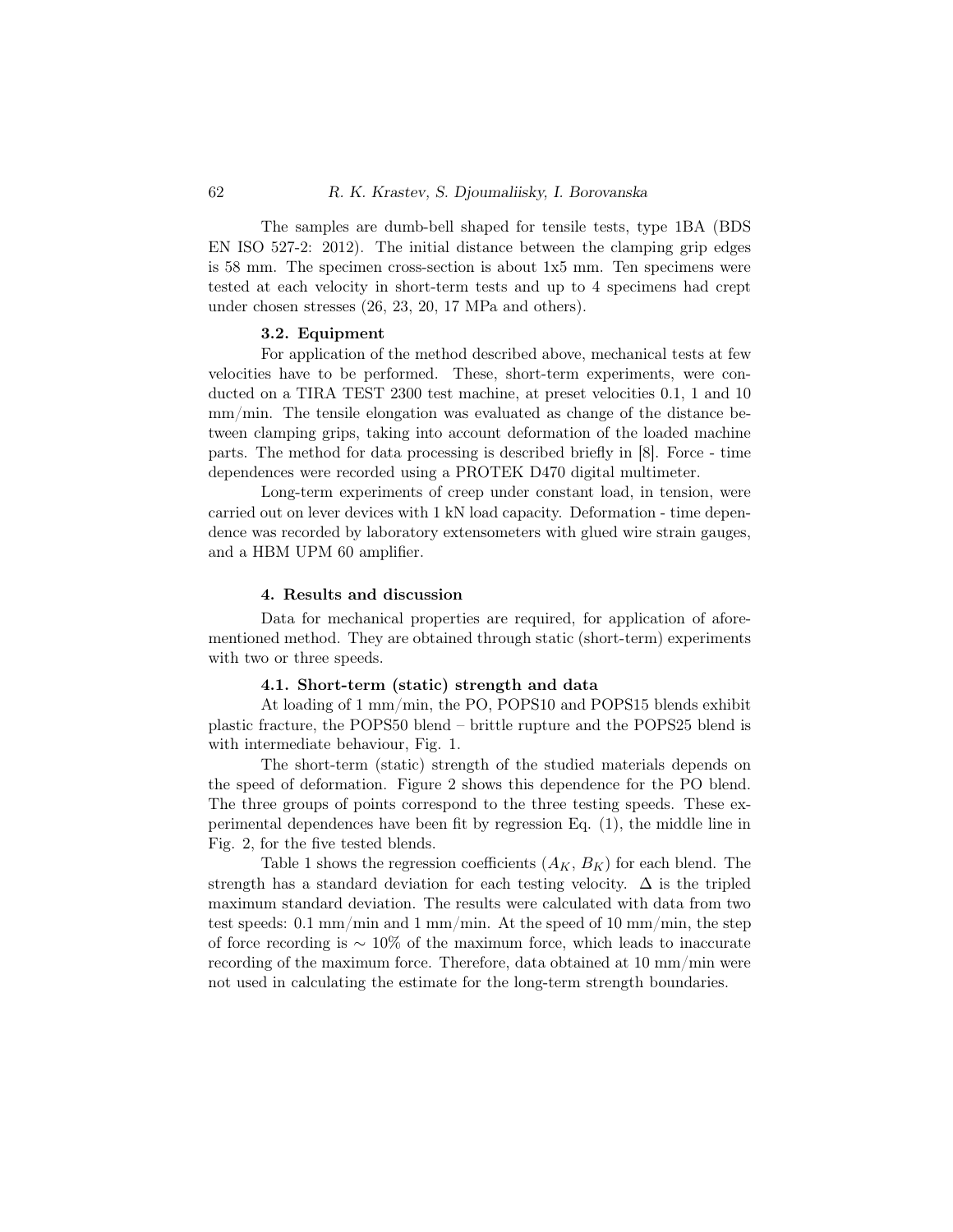

Fig. 1. Stress-strain diagrams of tested blends at 1 mm/min



Fig. 2. Short-term (static) strength of the PO blend

Table 1 also contains data for values of coefficient  $K^*$  and Young's modulus  $M$ , assessed at speed of 1 mm/min. All this data is necessary for the calculations according to formulas  $(2)$ ,  $(3)$  and  $(4)$ .

From Table 1 is visible, the blend PO has lower strength and is softest, but blend POPS50 has highest strength and is stiffest.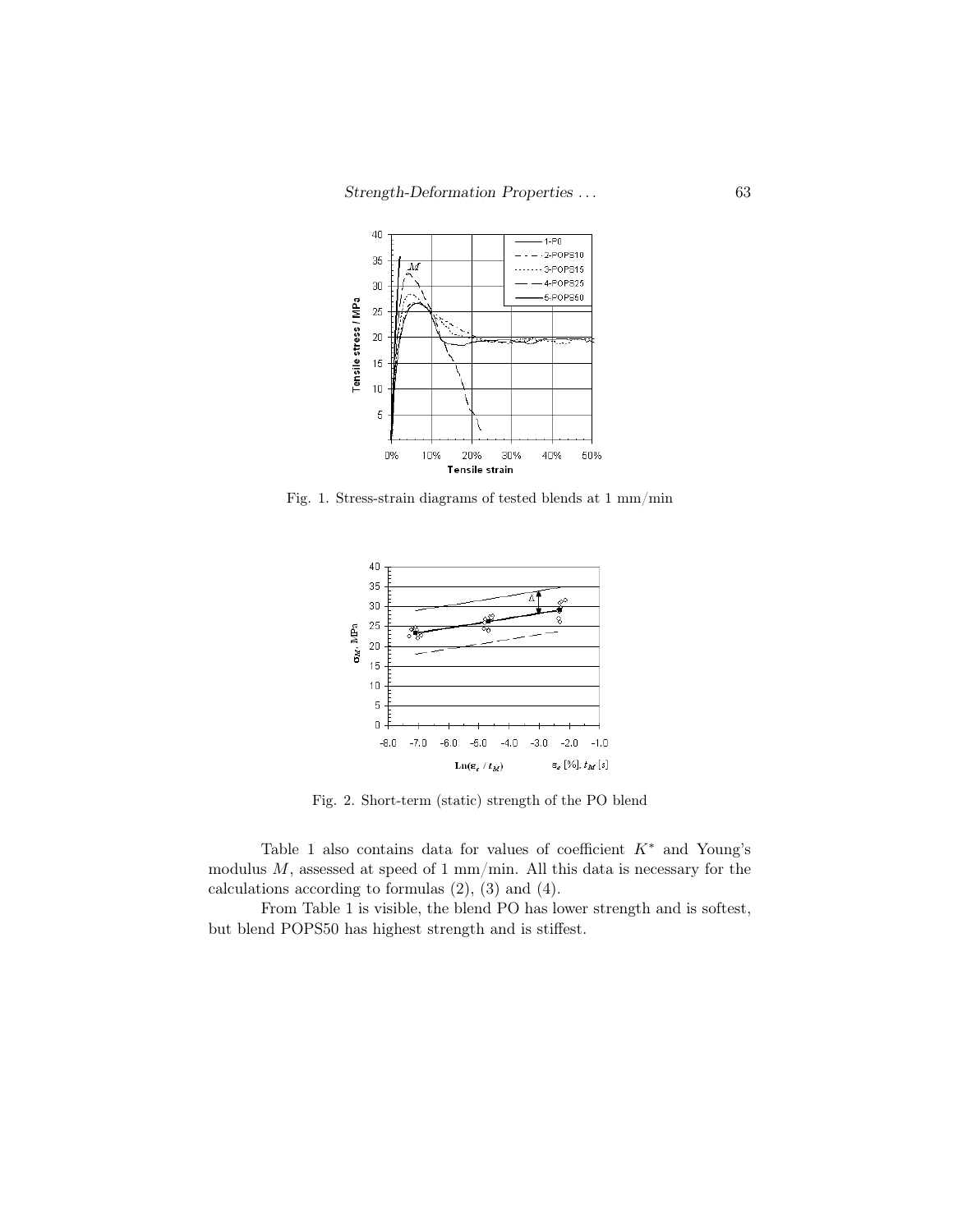|                    | Property   | PO.      | POPS <sub>10</sub> | POPS <sub>15</sub> | POPS25 POPS50 |             | Dimension |
|--------------------|------------|----------|--------------------|--------------------|---------------|-------------|-----------|
| $1 \text{ mm/min}$ | $\sigma_M$ | 26.1     | 26.8               | 28.7               | 32.6          | 35.2        | MPa       |
|                    | $K^*$      | 1.82     | 1.85               | 1.64               | 1.48          | 1.22        |           |
|                    | М          | 12.4     | 14.0               | 15.4               | 17.0          | <b>20.0</b> | $MPa/\%$  |
|                    | $A_K$      | 31.0     | 36.7               | 37.5               | 42.1          | 36.1        | MPa       |
|                    | $B_K$      | $1.06\,$ | 2.11               | 1.99               | 2.20          | 0.22        | MPa       |
|                    |            | 4.3      | 2.5                | 1.9                | 5.7           | 9.8         | MPa       |

Table 1. Results from short-term tests, which were used for calculating the predicted boundaries of the long-term strength.

## 4.2. Experimental and predicted long-term (creep-rupture) strength

For blend POPS25, the limits, which were predicted by Eqs. (5) and (6), fit to experimental long-term strength the best, Fig. 3. For blends POPS10 and POPS15, predicted stripe limits fit well to experimental LTS, but experimental points lie closer to the lower limit line and there is one experimental point which lies below the lower stripe line. For blend PO, the experimental LTS has slope which corresponds to the slope of lower fork limit, Eq. (7), and it is in the boundaries of the predicted fork limits, Fig. 4. For blend POPS50, the slope of predicted limits is too small and does not correspond to the slope of experimental LTS, Fig. 5.

All experimental LTS' have been compared in Fig. 6. It is visible, the





Fig. 3. Long-term strength of blend POPS25. Experimental one and predicted stripe limits

Fig. 4. Long-term strength of blend PO. Experimental one and predicted fork limits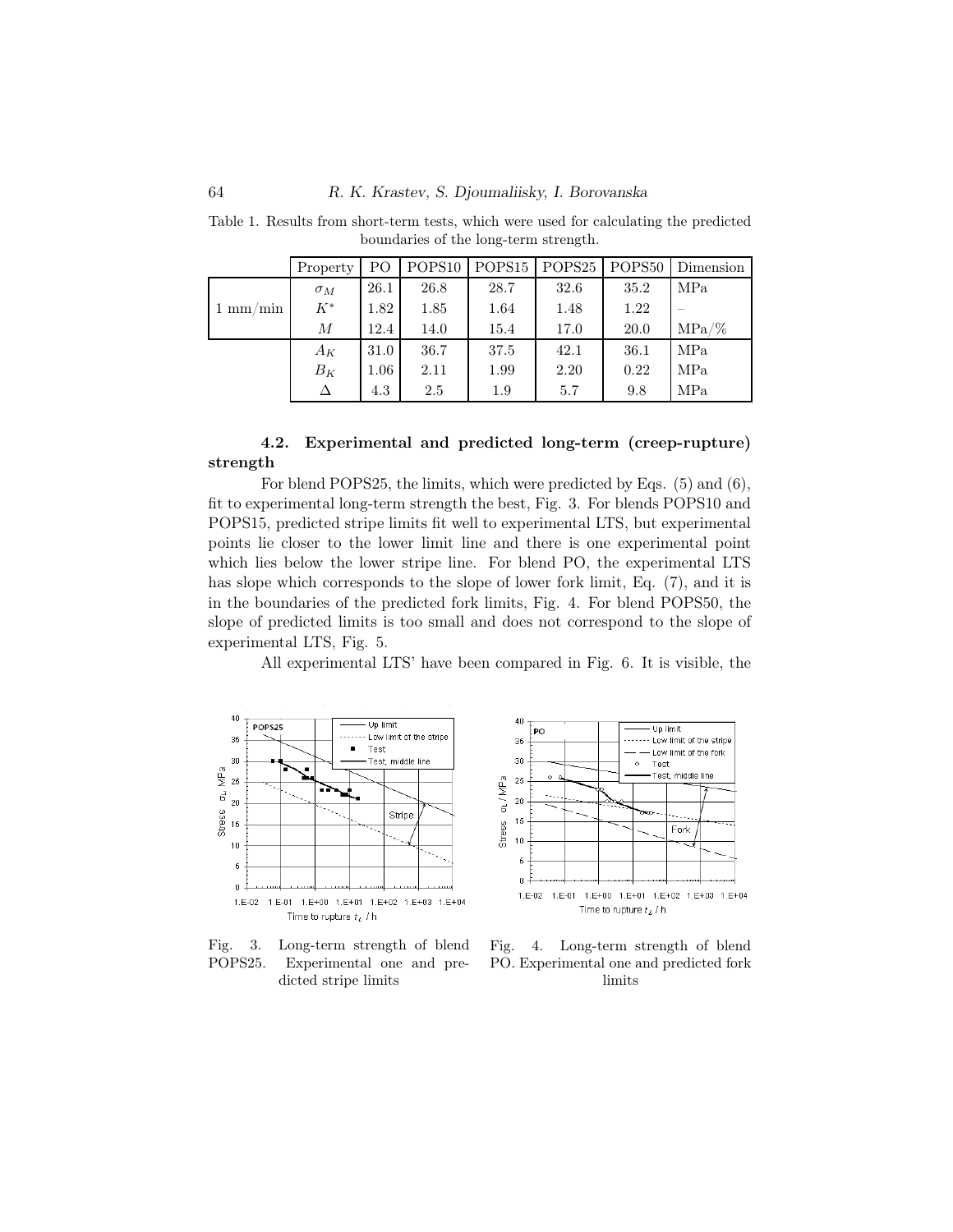



Fig. 5. Long-term strength of blend POPS50. Experimental one and predicted limits

Fig. 6. Experimental long-term strength of all tested blends

blends PO and POPS10 posses smaller LTS than blends POPS25 and POPS50, but all graphs have relatively equal slope.

### 5. Conclusions

Short-term (static) mechanical properties and long-term strength of five composites made of waste plastics were studied. The PO blend has the lowest tensile strength and is most ductile. The POPS50 blend has the biggest strength and is stiff, with brittle fracture. According to the experimentally obtained diagrams of long-term strength for the five studied materials, the POPS10 and PO blends have the lowest long-term strength, while the POPS25 and POPS50 blends have the greatest long-term strength. The experimentally determined long-term strength of the POPS 10, POPS15 and POPS25 blends is within the predicted stripe. The experimental long-term strength is within the wider predictive fork, for the PO composite.

The POPS50 blend exhibits the highest static strength and the greatest long-term strength, but it has also the largest dispersion of sizes and results. The calculated estimation for the boundaries of its long-term strength does not cover the experimental one. This discrepancy is probably due to an inadequate method of workmanship of sample preparation and consequently their dimensions and mechanical properties have shown abnormally large dispersion. Another possible explanation of this result is that the method used for prediction is applicable for ductile materials, but is not suitable for brittle materials as POPS50.